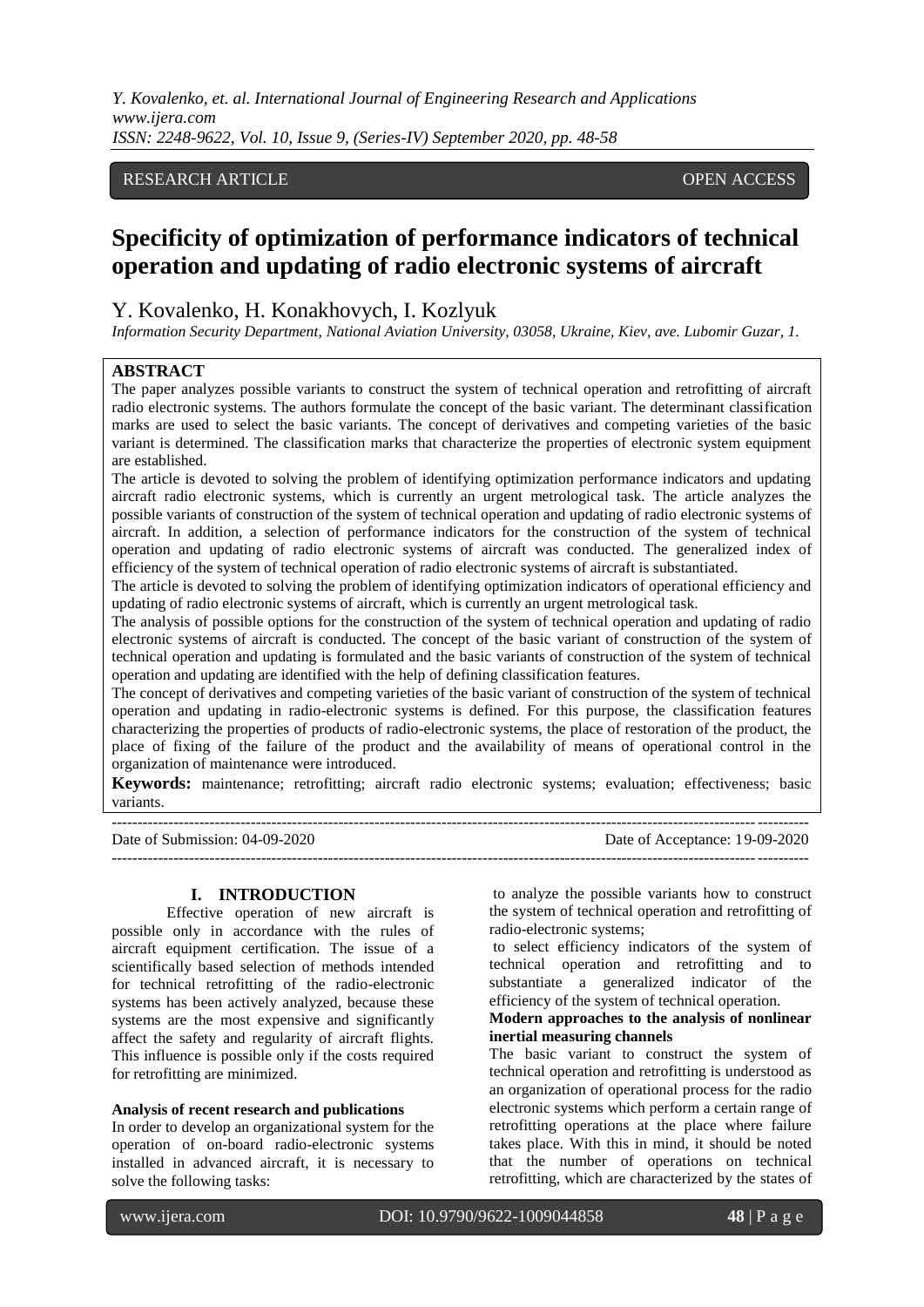the graph shown in Figure 1, are constant for each type of the selected basic variant (Konakhovych

2012).



**Fig. 1.** A graph of possible states of the radio electronic system block

The evaluation of the effectiveness of the basic variants for constructing the system of technical operation and retrofitting of electronic systems is carried out with the help of technical and economic efficiency indicators (Konakhovych 2005). Complex reliability indicators are included into the following technical data: readiness coefficient, operational readiness coefficient, technical operation coefficient. The technical and economic indicators include specific average profits and specific average costs.

Considering that one of the basic variants can be applied to radio-electronic systems, the failure of which leads to the refusal to perform the assigned functions (the value of the classification mark), it is necessary to take into account the probability of the normal functioning of these systems (probability of the system to maintain the operational condition), when selecting efficiency indicators.

As for radio-electronic systems with classification marks  $(A<sub>l</sub>)$  to fail-safe during the intended use  $(S<sub>l</sub>)$ advanced requirements are raised, then the reliability index should be used: for systems with a classification mark  $(B_1)$ , (non-renewable system) – a posteriori probability of failure-free operation  $(P_A)$ , but for systems with the mark  $B_I$  (recoverable with different depths of the system) – the operational probability of failure-free operation  $P<sub>E</sub>$ .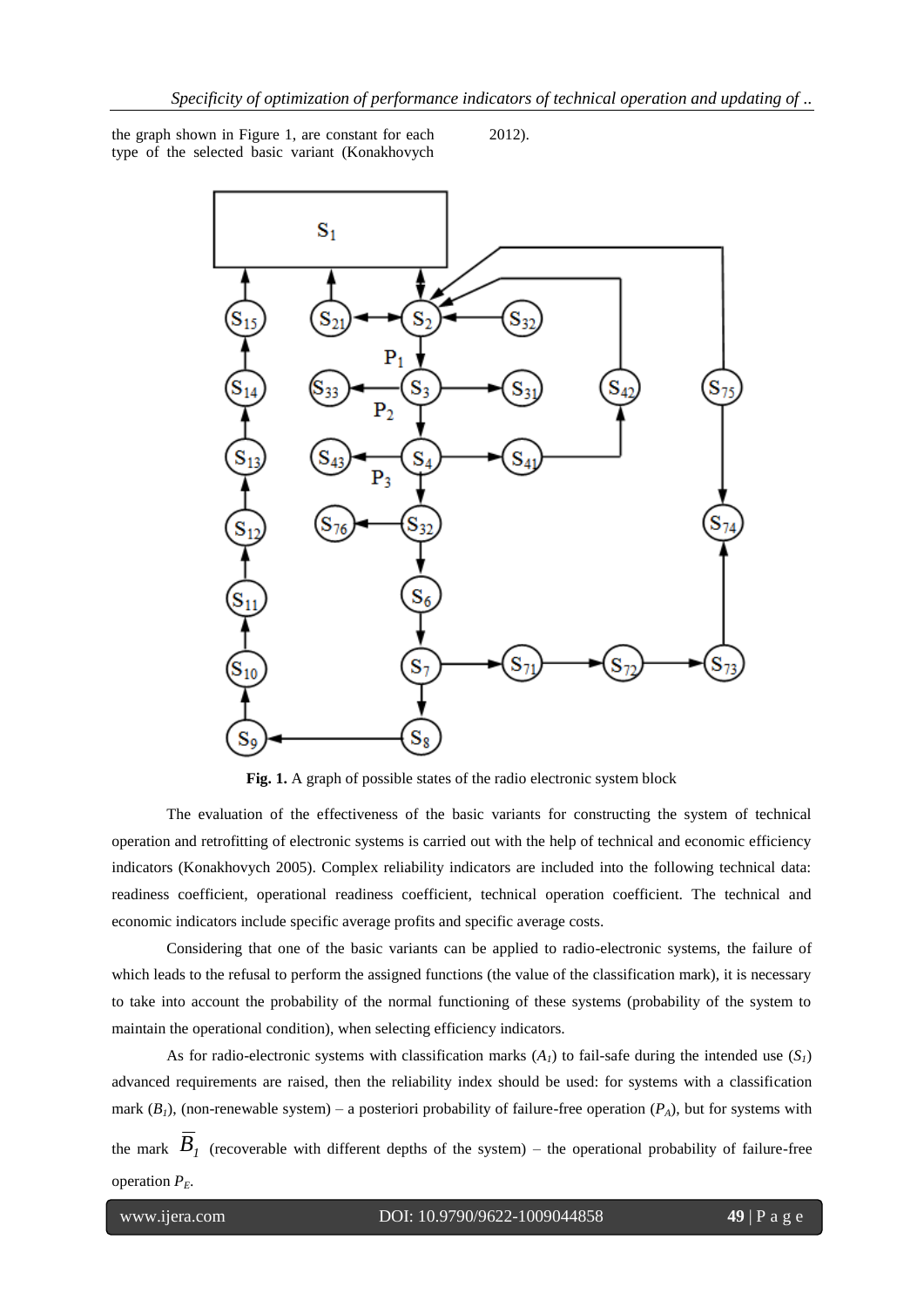A posteriori probability of failure-free operation  $(P_4)$  we will call the conditional probability of failurefree operation of the system on the interval  $(t<sub>k</sub>, t)$  provided that the results of the operational control at moments the system is recognized as workable.

The operational probability of failure-free operation is understood as the probability of failure-free operation of the system at the interval of use  $(t_k, t)$ , contemplating the fact that at moments  $\overline{t_k t}$  the technical operation is carried out, which includes operational control and retrofitting of defective systems.

Consequently, to assess the effectiveness of the basic variants in the structure of the system of technical operation and retrofitting in radio electronic systems, a certain procedure should be carried out according to the "reliability-cost" criterion, which includes two performance indicators. The first one characterizes the reliability of radio electronic systems, and the second one is the costs of technical operation and loss because of the unplanned grounding of aircraft due to the replacement of an easily removable block that has failed.

The expenses intended for technical operation characterize the specific average costs, i.e., the average cost per time unit of use of the system. Moreover, for systems with the mark specific average costs include the cost of control  $B<sub>1</sub>$ , the replacement of an easily removable unit and the loss due to the forced grounding of aircraft. Specific average costs for such systems are marked as *СH*. In relation to the costs mentioned above, it is also necessary to take into account additional recovery costs. We mark these costs as *CB*.

In addition, when the consequences of a system failure can be estimated economically, as an indicator of efficiency, it is necessary to use an economic indicator in the form of specific average costs. Indicator of specific average costs, which will be marked *V* as in the future, can be applied in assessing the effectiveness of the strategy for products having the classification mark *A2*.

This indicator includes the costs of technical operation, losses due to the presence of the system in a state of latent refusal during the flight of an aircraft and the loss due to exceeding the time of replacement of the rejected unit in the radio-electronic system suspended for a long time.

The above-mentioned performance indicators may only be used in cases where the indication is given in advance as, which characterizes the presence of a certain type of ground vehicle operational control and, accordingly, an exchange fund, where no varying can occur. However, in a comparative analysis of the basic variants for constructing a system for technical operation and retrofitting in radio electronic systems and their varieties, it is necessary to have indicators that take into account not only the characteristics of control and recovery operations, but also the composition of the ground vehicle operational control and exchange fund (logistics). Therefore, as an economic efficiency indicator of the system of technical operation and retrofitting in radio electronic systems, we will use the following costs, which represent the sum of the cost of the system of technical operation and update and standard profit:

$$
B = X_E + E_H K
$$

where  $C_E$  – the cost of operating the system during the year;  $E_H$  – specific investments in ground-based operational control and exchange fund; К – normative coefficient of efficiency of capital investments.

The cost of operation of the electronic system during the year should include the annual operating costs of the system, depreciation of the land resources of the operational control and the exchange fund, as well as for the variant of upgrading the kits that include electric rotor materials and printed circuit boards.

The costs for the variant are as follows. As the variant does not foresee the use of ground control equipment in maintenance, the investment will only be associated with the exchange fund of the units of the radio electronic system in the organization of maintenance.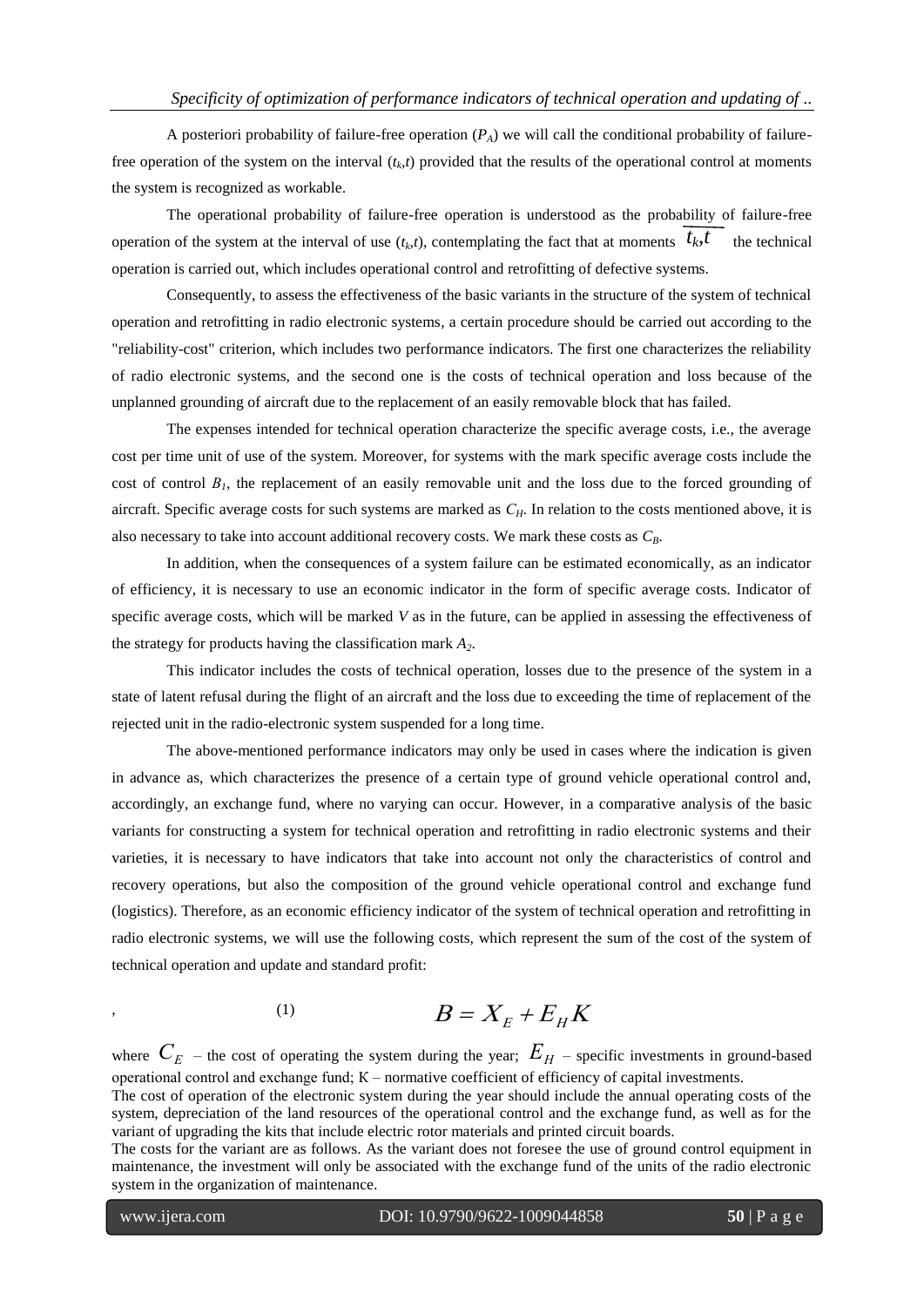Investments into an exchange fund are determined by the formula:

 $,$  (2)

$$
K_{\hat{I}\hat{O}}^{(\hat{I})}=\sum_{i=I}^m Z_i \phi_i / \theta_i
$$

where *M* –the number of units of the electronic system;  $Z_{\rm 3}$  – purchase price of -type block;  $F_{\rm i}$  – the number of -type blocks in the exchange fund of the maintenance organization;  $q_i$  – the number of seats for -

type blocks of the same type throughout the aircraft's assigned fleet. If the system consists of blocks of the same type, then formula (2) transforms into the following:  $\hspace{2.6cm} . \hspace{2.2cm} (3)$ 

The cost of operating the system is easy to determine, knowing the specific average costs per hour of flight for one system (block radio-electronic system).

Specific average costs are determined by counting the graph depicted in Fig. 1, as follows:

$$
\hat{E}_{\hat{\mathbf{q}}\hat{\phi}} = \partial \ddot{O}F / q \qquad (4)
$$
\n
$$
C_{\hat{Y}}^{W1}(t_n) = \frac{1}{t_n} [C_{S2}t_{S2} + P_1(C_{S3}t_{S3} + aC_{S31}\Delta t_{S31} + C_{S32}t_{S32}) + P_2C_{S33}]
$$

where  $t_n$  – the duration of the flight of the aircraft;  $C_{S2}$  – average costs per time unit to efficiency control using built-in control systems;  $C_{S3}$  – average costs per time unit to dismantle the unit from the aircraft; *С<sup>S</sup>* <sup>32</sup> – average costs per time unit for unit installation on board an aircraft; *С<sup>S</sup>* <sup>31</sup> – average costs per time unit due to a simple aircraft associated with replacement of the failed unit;  $C_{S33}$  – average costs of retrofitting the failed block;  $P_{1}$  – the probability of a solution to embedded control systems for dismantling the block;  $P_2$  – the probability of sending a block in its absence in the exchange fund of the organization of technical maintenance;<br>  $q = \begin{cases} 0, at \Delta t_{S31} > t_C, where t_C$  – parking time in the AP;

Section 2. The probability of scaling is shown in the absolute in the change, 
$$
a = \begin{cases} 0, & \text{at } \Delta t_{S31} > t_C, \text{ where } t_C \text{ - } \text{parking time in the } AP; \\ 1, & \text{at } \Delta t_{S31} \leq t_C. \end{cases}
$$

Thus, the cost of operation of the radio electronic system unit during the year is determined from the expression

$$
\tilde{N}_{\AA}^{W1} = \tilde{N}_{\AA}^{W1}(t_n)(\dot{O}_{\dot{I}\,\dot{I}}\,)+\mathring{A}_{\hat{I}\,\dot{\partial}}\,\hat{E}_{\,\hat{I}\,\dot{\partial}}^{W1}
$$

When organizing the system of technical operation and retrofitting during the year, the costs of operation of the radio-electronic system unit given to the variant are determined from the expression:

$$
\hat{A}^{W1} = \tilde{N}_{\hat{A}}^{W1} + (\hat{A}_{\hat{I}\hat{O}} + \hat{A}_{\hat{I}})\hat{E}_{\hat{I}\hat{O}}^{W1}
$$

Let's determine the cost for the variant . This variant is characterized by the presence in the organization of maintenance of ground-based facilities of operational control of the first level, which allows the control of units

 $(5)$ 

 $(6)$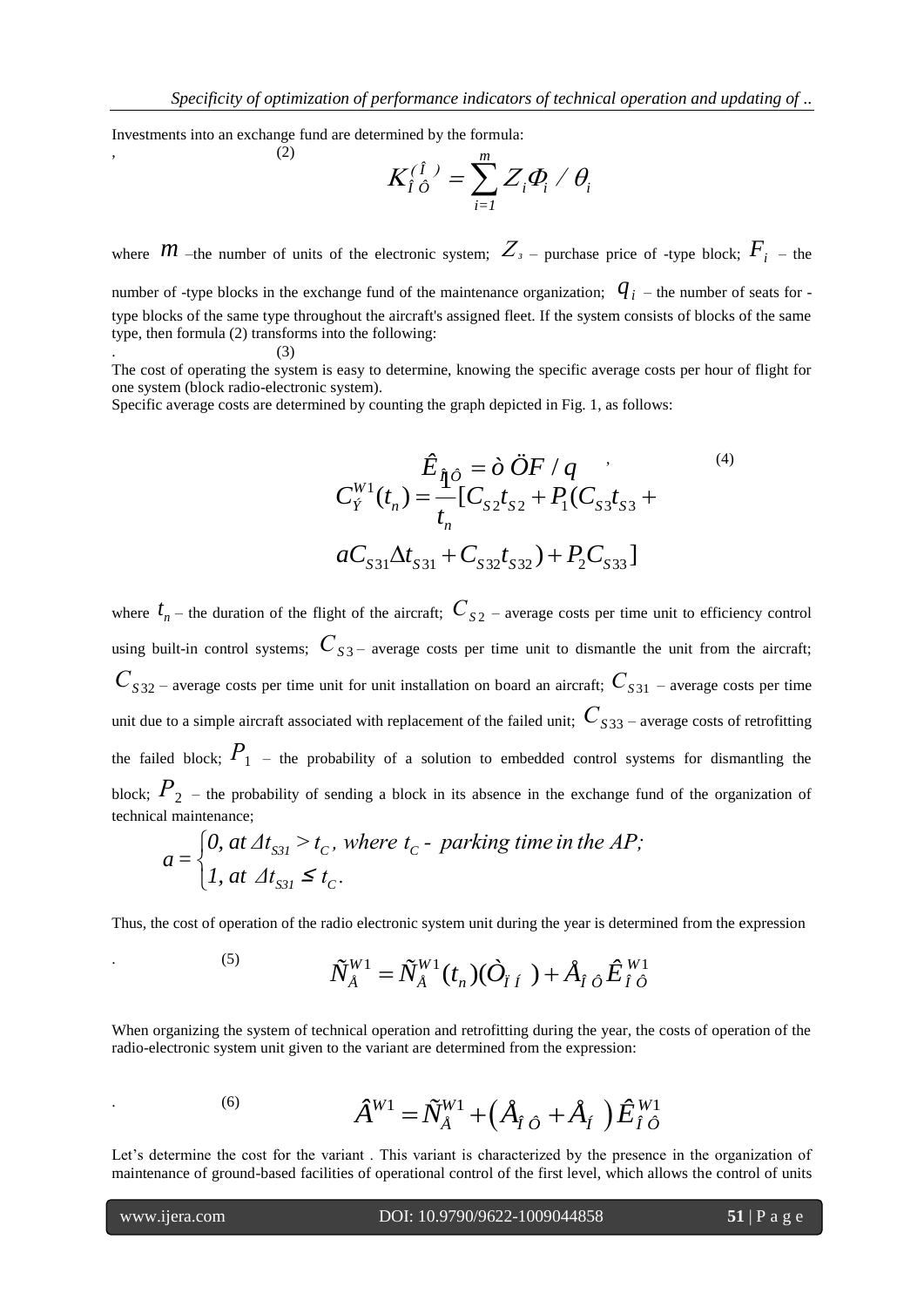dismantled from the aircraft of the electronic system. Investments into the system of technical exploitation and retrofitting in radio electronic systems built according to the variant , will include the value of an exchange fund and investments in terrestrial facilities of operational control of the first level. The main purpose of groundbased facilities of operational control is to prevent mistakes when sending operational units to the factorymanufacturer or aircraft repair factory.

Let's denote investments in ground control facilities of the first level necessary for control of this type of system. Then the value

$$
\hat{E}_1^{(1)} = \partial \hat{E}_1 / \sum_{i=1}^{\partial} q_i
$$

determines the specific investments in ground facilities of operational control of the first level in terms of one block of system on board the aircraft, and the value

(8) 
$$
\hat{E}_1^{(\delta)} = \dot{\delta}^2 \hat{E}_1 / \sum_{i=1}^{\delta} q_i
$$

is equal to the specific capital investment in ground-based facilities of operational control in the settlement on one system, consisting of blocks.

If figure obvious that specific investments in ground-based facilities of operational control of the first level are

$$
q_i = q\left(i_{(9)}\overline{1,m}\right)
$$
  

$$
\hat{E}_1^{(m)} = \partial \hat{E} / q
$$

Specific investments in the exchange fund and land resources of operational control of type 1 are determined by the formula

(10) 
$$
K = K_{\hat{I} \; \hat{O}}^{W2} + K_1^{(m)}
$$

Turning to the graph depicted in Fig. 1, we will determine the specific average costs when organizing the system of technical maintenance and upgrading in electronic systems in accordance with the variant :

$$
C_E^{W2}(t_n) = \frac{1}{t_n} [C_{S2}t_{S2} + D_1(\tilde{N}_{S3}t_{S3} + \tilde{N}_{S4}t_{S4} + \tilde{N}_{S42}t_{S42} + \tilde{a}\tilde{N}_{S41}t_{41}) + D_3\tilde{N}_{S43}]
$$

where  $C_{S4}$  – average costs per time unit to work performance with the help of ground-based operational control of type 1 on a dismantled unit;  $C_{S42} = C_{S32}$ ;  $C_{S41} = C_{S31}$ ;  $P_{3-}$  the probability of sending the unit to an upgrade after the performance check using ground facilities (control of type 1);  $C_{S43} = C_{S33}$ ;  $t_{S41}$  – the average time of an emergency delivery of the block in case of its absence in the exchange fund of the maintenance organization.

The costs of operation of the radio-electronic system unit during the year when organizing the system of technical operation and retrofitting are given to the variant are determined from the expression:

(7)

 $(11)$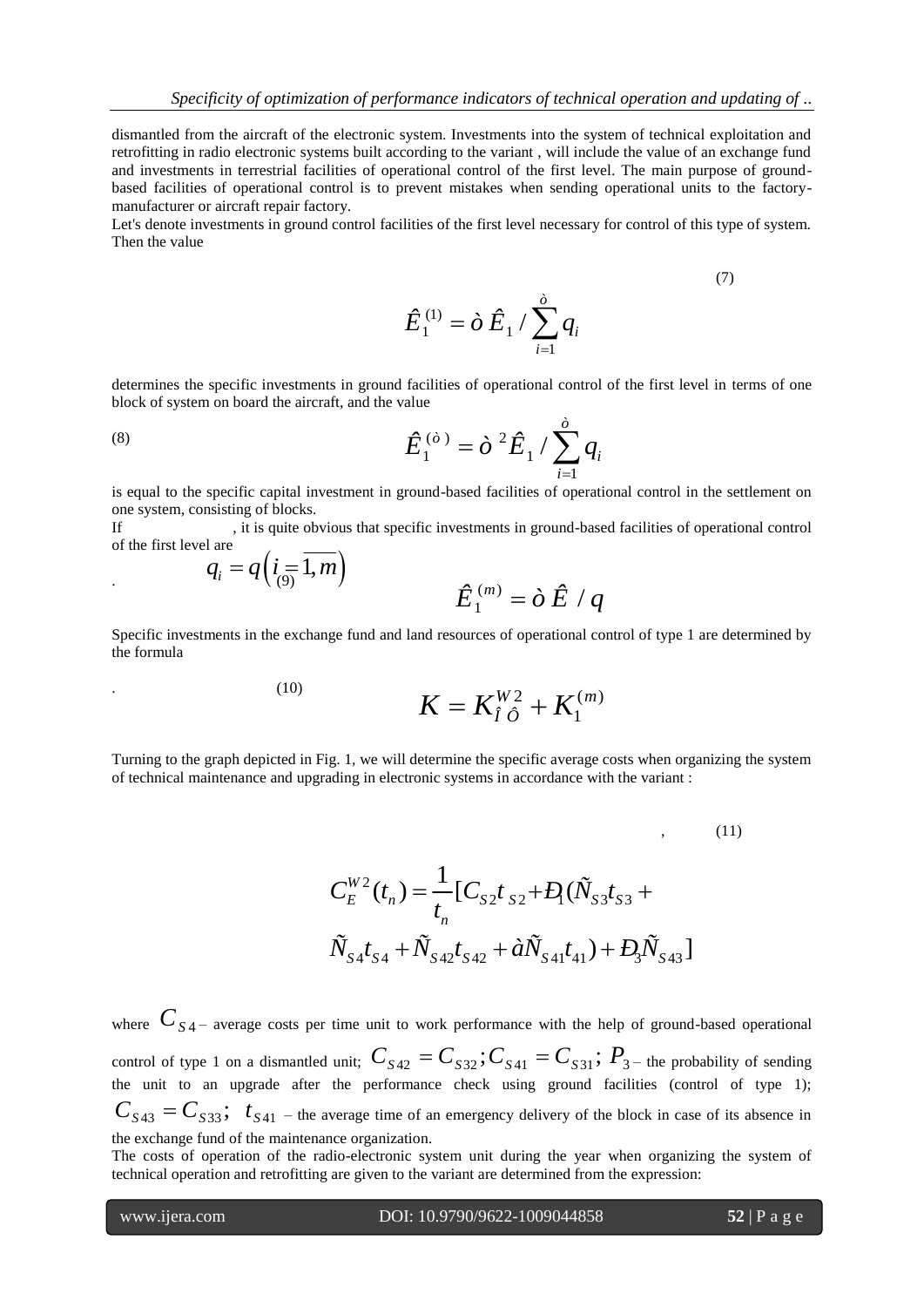*Specificity of optimization of performance indicators of technical operation and updating of ..*

$$
B^{W2} = C_E^{W2}(t_n)(T_{\check{I}\check{I}}) +
$$
  
\n
$$
(\mathring{A}_f + \mathring{A}_{\check{I}\check{O}})\hat{E}_{\check{I}\check{O}}^{(0)} + (\mathring{A}_f + \mathring{A}_{\check{A}})\hat{E}_1^{(\check{O})}
$$
\n<sup>(12)</sup>

Let's turn to the definition of costs in the system of technical operation and retrofitting in radio electronic systems, constructed in accordance with the basic variant. This variant is characterized by the presence in the organization of maintenance of ground-based facilities of operational control of the first and second levels. Blocks of the electronic system in this case are restored in the organization of technical servicing by replacing the structural-replacement units that refused, and structural-replacement units are restored to the manufacturer or aircraft repair.

Let's  $K_2$  denote investments in ground level facilities of operational control of level 2. The value  $K_2$  is determined as follows:

 $(13)$ 

$$
\hat{E}_2 = \hat{E}_2^{\,\hat{A}} / N_1
$$

where  $K_2^A$  – total investments in ground level facilities of operational control of the second level (purchase price plus the cost of space for the placement of ground control facilities);  $N_{\rm 1}$  – the number of types of systems controlled by ground-based facilities of operational control.

The value  $(m)$ 2  $K_2^{(m)}$  determines specific investments in ground facilities of operational control per one system consisting of  $\hat{\mathcal{M}}$  blocks.

(14)

$$
K_2^{(m)} = m^2 K_2 / \sum_{i=1}^m q_i
$$

If the system blocks have the same type, i.e.  $q_i = q(i = 1, m)$ , then specific investments in ground facilities of operational control are determined by the formula

(15) 
$$
\hat{E}_2^{(m)} = \partial \hat{E}_2 / q
$$

For the variant  $W_3$ , the acquisition of an exchange fund is typical at the level of blocks and structural-

replacement units. Therefore, specific investments in the exchange fund will be determined by the formula:  
\n
$$
\hat{E}_{\hat{I}\hat{O}}^{(1)} = \sum_{i=1}^{\hat{O}} Z_i F_i / q_i + \sum_{i=1}^{\hat{O}} \sum_{j=1}^{n_i} Z_{i,j}^{\hat{A}} / q_{i,j}^E
$$

where  $n_{i}$  – he number of types of structurally  $\int_{i}^{i=1}$  -replaceable units in -type system block;  $Z_{i,j}^{E}$  – purchase price of structural-replacement units of  $\vec{J}$  -type in  $\vec{l}$  -type block;  $F_{i,j}^E$  the number of structurallyreplaceable units of  $\dot{J}$  -type in  $\dot{l}$  -type block in the exchange fund of the technical facility;  $q_{i,j}^E$  – the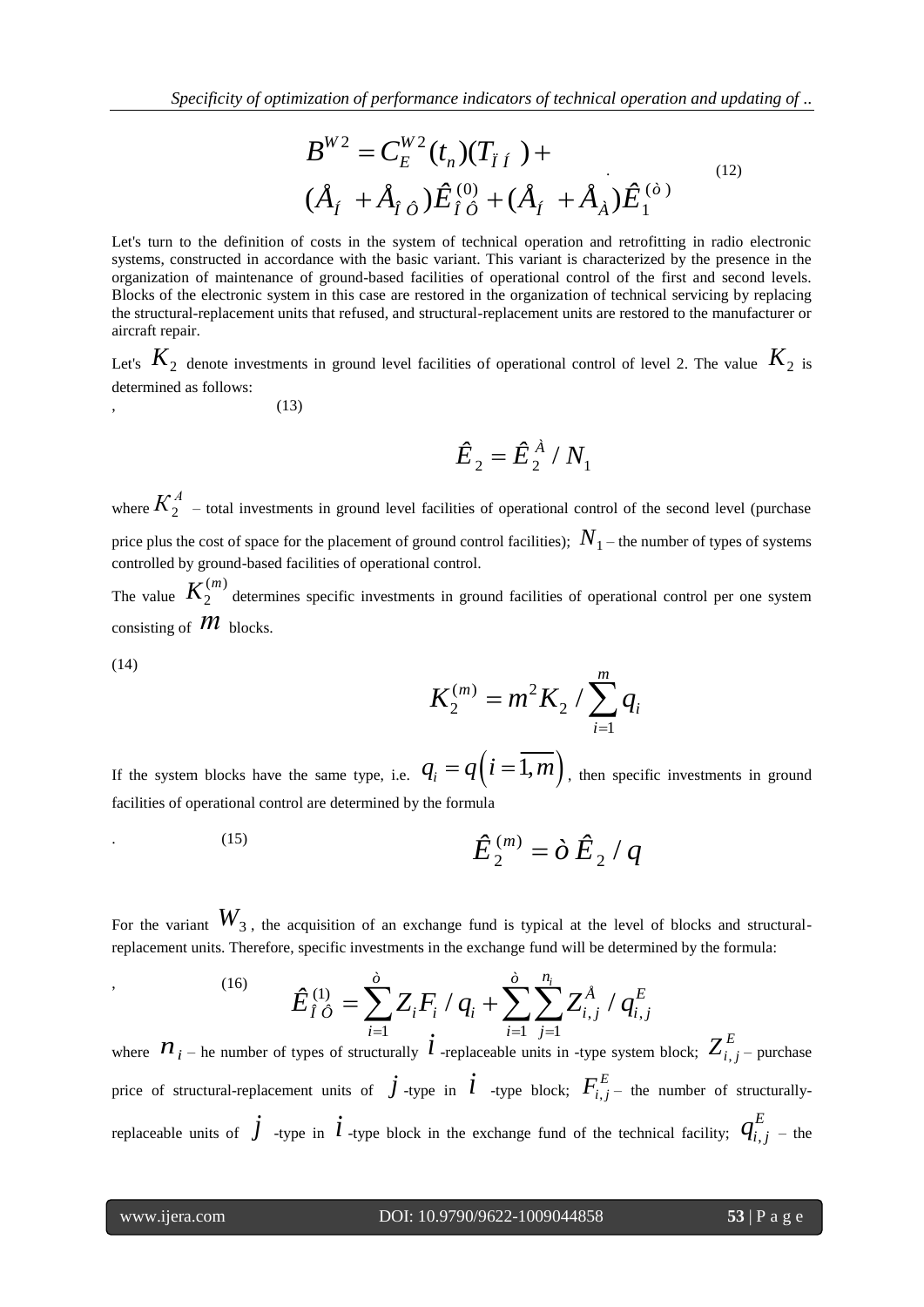number of structurally-replaceable units of  $\vec{J}$  -type in the whole number of  $\vec{l}$  -type block in a maintenance organization.

If the system consists of blocks of the same type, then formula  $(16)$  becomes as follows:  $(17)$ 

of the same type, then formula (16) ~~bb~~comes as follows:  
\n
$$
\hat{E}_{\hat{I}\hat{O}}^{(1)} = \hat{O} (Z F / q + \sum_{j=1}^{bb} Z_j^E F_j^E / q_j^E)
$$

where  $n_0$  – the number of types of structurally-replaceable units in any of the same type of system units;  $Z_j^E$  – purchase price of structural-replacement units of  $\,j$  -type;  $\,F_j^{\,E}\,$  – the number of structurallyreplaceable units of  $\dot{J}$  -type in an exchange fund for maintenance;  $\boldsymbol{q}^E_j$  – the number of structurallyreplaceable units of  $\dot{J}$  -type in the whole number of the same type blocks.

Using the graph depicted in Fig. 1, we will determine the specific average costs when organizing the system of technical operation and upgrade in radio-electronic systems in accordance with the variant:

$$
C_{E}^{W3}(t_{n}) = \frac{1}{t_{n}} [C_{S2}t_{S2} + P_{1}(\tilde{N}_{S3}t_{S3} + \tilde{N}_{S4}t_{S4} + \tilde{N}_{S75}t_{S75} + \tilde{a}\tilde{N}_{S41}\Delta t_{S41}) +
$$
  
\n
$$
D_{3} \sum_{i=5}^{7} C_{Si}t_{Si} + \sum_{j=1}^{4} C_{S7j}t_{S7j} + P_{4}\tilde{N}_{S76}]
$$
  
\n(18)

where  $C_{S5}$  – average cost per time unit to efficiency control with ground-based operational control of type 2;  $C_{S6}$  – average cost per time unit for a partial disassembly of the block;  $C_{S7}$  – the average cost per time unit to search for structurally-replaced units that have failed;  $C_{S71}$  – average cost per time unit to substitute structurally-replaced units that have failed;  $C_{S72}$  – average cost per time unit to construct a block;  $C_{S73}$  – average cost per time unit on the setting and adjustment of the block;  $C_{S74}$  – average cost per time unit to efficiency control with the help of ground-based operational control of type 1;  $P_\mathrm{4^{-}}$  the probability of sending for the renewal of the structural-replacement units refused, after controlling the operational capacity with the ground-based facilities of operational control of type 2;  $\Delta t_{S41}$  – the average time of an emergency delivery of a structural unit in the event of its absence in the exchange fund of the maintenance organization.

The content of the generalized indicator of evaluation of efficiency of system of technical operation is opened by means of the following categories. The most objective indicator, which characterizes the efficiency of operation of electronic systems, should be considered an indicator that takes into account the ratio of income generated by the aircraft with the installed electronic systems to the cost of its maintenance

$$
F = D \, / \, \zeta_0 \tag{19}
$$

where  $D$  - average annual income of aircraft;  $\,\zeta_{\scriptscriptstyle 0}$  - average annual operating costs of aircraft during the year.

Consider in more detail the components included in the expression  $\overline{F} = D / \overline{\zeta_0}$  ,

taking into account the specifics of the functioning of electronic systems and the losses of the aviation company from the flight delay. It is known that electronic systems are directly involved in the control of aircraft flight. Therefore, failure or loss of quality of some systems can lead to flight errors or departure to the second lap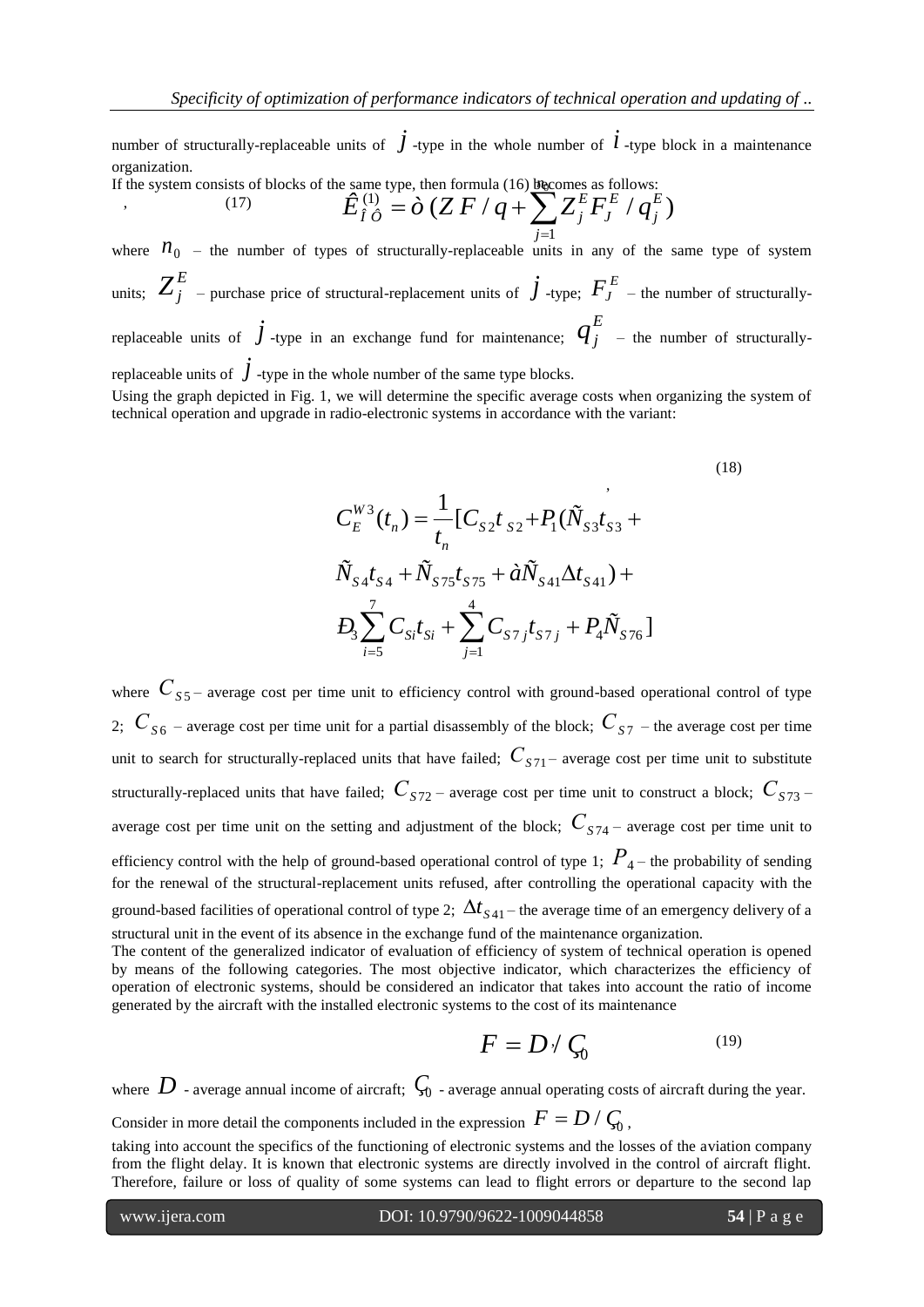during landing. All this is associated with additional fuel consumption. Identified through  $\Delta S$  additional flight hours of aircraft not related to the delivery of passengers to the destination, and through *VÑÐ* - the average flight speed of aircraft, we obtain (20) and (21):

$$
D = d(T - \frac{\Delta S}{V_{\tilde{N}D}})^{\prime}
$$
 (20),

$$
D = d(T - \frac{\Delta S}{V_{CP}}) - (Z_1 + Z_2) - 3_{\dot{Y}} \tag{21}
$$

where  $d$  - profits from aircraft during the flight;  $T$  - flight hours of aircraft planned for the year, taking into account the peculiarities of the schedule and fuel consumption. Additional (non-production) flight hours of aircraft are determined by two factors. The first of them is associated with the loss of quality *i*-th system, which is involved in the formation of the optimal flight route of aircraft. The second factor is related to the forced landing of aircraft due to the failure of electronic systems, which are not included in the list of permitted faults to continue the flight.

#### **Results of the mathematical modeling**

Thus, the expression for  $\Delta S$  (20) can be written as follows (22):

**hematical modeling**  
\n
$$
\text{In for } \Delta S \text{ (20) can be written as follows (22):}
$$
\n
$$
\Delta S = \sum_{i=0}^{N} \beta_i W[S_n(t_n) \Delta \phi_i] t_n + \sum_{j=0}^{n} \left[ (1 + \alpha j) - P_j(t) \right] S_B(t_n)
$$
\n(22)

where *N* – the number of types of electronic systems involved in the management of the flight path of aircraft; *β<sup>i</sup>* - unconditional probability of failure detection (quality loss) *i*-th electronic systems;  $W\Big[\,S_n\big(\,t_n\,\big)\Delta\phi_i\,\Big]$  scale factor, which characterizes the degree of deviation from the optimal flight trajectory with the loss of quality of the *i*-th system by the amount  $\Delta\phi_i$ ;  $t_n$  - flight time;  $\alpha$  – unconditional probability of erroneous failure *j* -th electronic systems of systems; *n* - the number of electronic systems that are included in the class of unacceptable failures to continue the flight;  $S_B(t_n)$  - the distance of the aircraft to the nearest place of forced

unacceptable failures to continue the flight; 
$$
\Delta_B(t_n)
$$
 - the distance of the aircraft to the nearest place of force landing. We can calculate the probability of transitions and states, the latter have the following meaning:\n
$$
Z_1 = h \left\{ \sum_{j=0}^m \left[ 1 - P_j(t) \right] (1 - P_i^j \phi) \left[ P_{\hat{I} \hat{I}} t_{B,j} + (1 - P_{\hat{I} \hat{I}}) t_{\hat{a}} \right] \right\},
$$
\n(23)\n
$$
P_0(t)
$$
 - the probability of finding all electronic systems in a working sled;

 $P_i(t)$  - probability of efficiency *t*-th electronic systems from the class of the list of allowed malfunctions;

 $P_i(t)$  - probability of efficiency *j*-th electronic systems from the class list of permitted faults;

 $D^{j}_{\hat{l}}$   $_{\hat{O}}$  - the probability of having a transit airport *j*-th required system;

 $t_{B,j}$  - recovery time *j*-th systems at the transit airport;

 $t_{\ddot{a},j}$  - time of delivery of electronic systems from the base airport to the transit airport;

 $t_{\hat{A}}$  - recovery time of electronic systems at the base airport;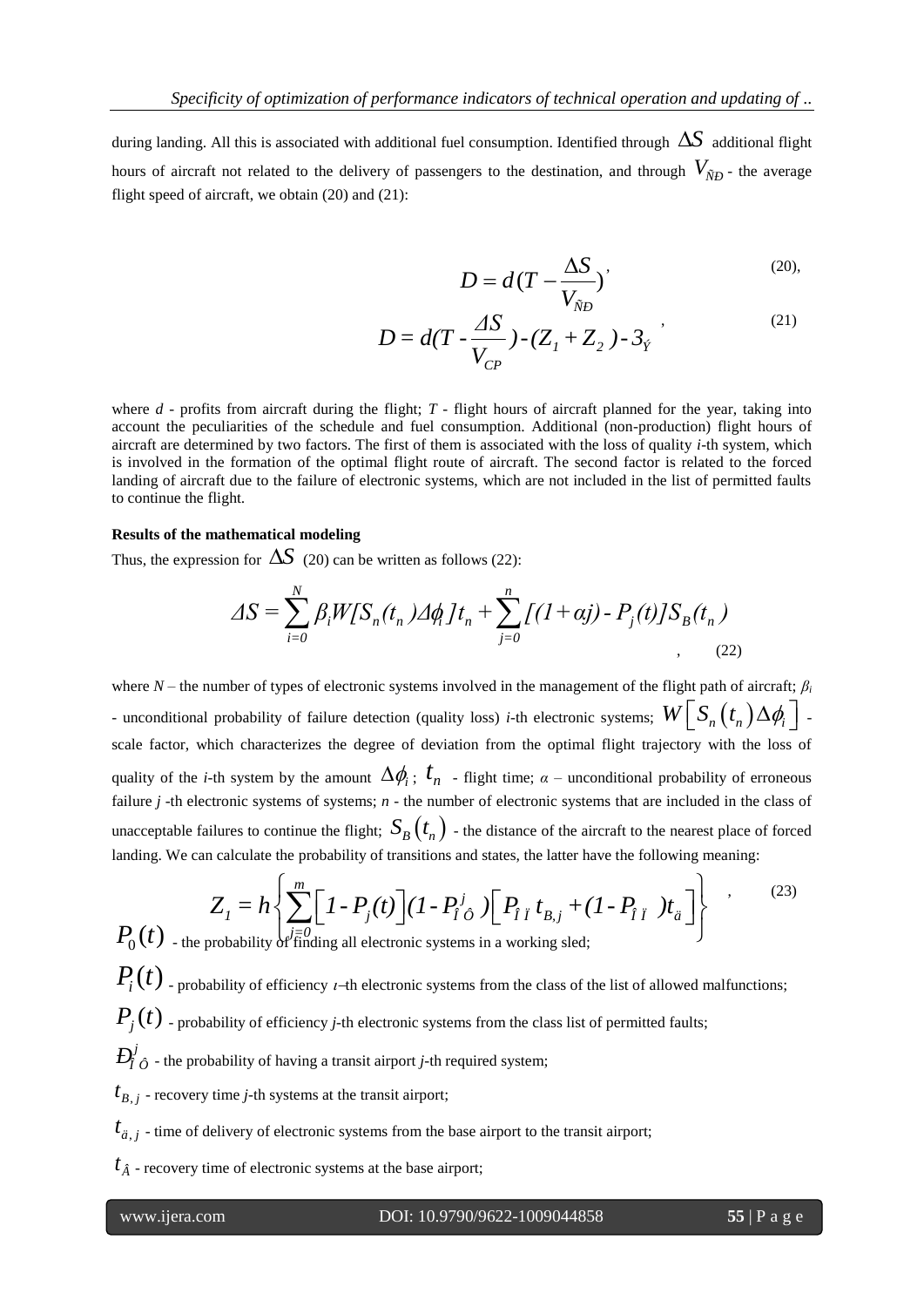$D_{\hat{i}|\hat{I}}$  - the probability that the transit airport will have service personnel required for recovery *j*-th electronic systems.

Losses due to flight delays at the base airport are determined from the following expression

$$
Z_2 = h \left\{ \sum_{i=1}^N \left[ 1 - P_0(t) \right] (1 - P_{f\hat{o}}) t_B \right\}.
$$
 (24)

Therefore, the average annual costs of an aviation enterprise according to (21) are determined from the expression

$$
\zeta_0 = d \frac{\Delta S}{V} + Z_1 + Z_2 + \zeta_{\hat{Y}} \tag{25}
$$

In the expression (25) component *З<sup>Э</sup>* characterizes the costs of the aviation company for the acquisition. These costs are determined from the expression

From (25) component 
$$
3_3
$$
 characterizes the costs of the aviation company for the acquisition timed from the expression

\n
$$
C_{\hat{Y}} = K_0 \sum_{i=1}^{N} C_i + \sum_{i=1}^{N} \zeta_i^{\hat{U} \hat{E}D} + \sum_{i=1}^{N} \zeta_i^{\hat{U} \hat{D}} + \sum_{i=1}^{N} \zeta_i^{\hat{D} \hat{E}} + \tilde{N}_{\tilde{A} \tilde{N} \hat{I}} + \tilde{N}_{\hat{I} \tilde{I}} \tag{26}
$$

*<i>Ð*<sub>*Î*</sub> - the probability of having the required type of electronic systems in the base airport equipment;<br> *D*<sub>*I*</sub> - the probability that the transit airport are determined from the following expression<br> *Z*<sub>I</sub> = *H* where  $C_i$  - cost *i*-th electronic systems installed on aircraft;  $K_0$  - regulatory rate of return of aircraft;  $\zeta_i^{\hat{\theta}}$  *È Ð* - the average costs for maintenance and repair are given *i*-th systems;  $\zeta_i^{\hat{\theta}}$  - average annual costs for the acquisition of fixed assets *i*-th systems;  $\zeta_i^{DE}$  - average annual costs for the purchase of repair kits by the company that carries out repairs for the year;  $\tilde{N}_{\tilde{I} \tilde{I}}$  - salaries of flight technicians. The average annual profit of aircraft is determined by the formula

$$
D = dT - \zeta_0
$$

Substituting formula (26) into expression (18), we obtain

$$
F = \frac{dT}{\zeta_0} - 1\tag{28}
$$

Analysis of expression (28) allows us to conclude that the efficiency increases from  $-1$   $\mu$ o +  $\infty$  when changing the raid of aircraft (T) ot  $0 \text{ to } 0 \to \infty$ . At  $T = \frac{C_0}{d}$  indicator  $F=0$ . Therefore, it follows that inequality must be satisfied

 $T > \frac{C_0}{d}$  / d (29)

If the inequality is not satisfied and the flight time  $T < \zeta_0 / d$  , then the operation of aircraft with electronic systems installed on it is unprofitable.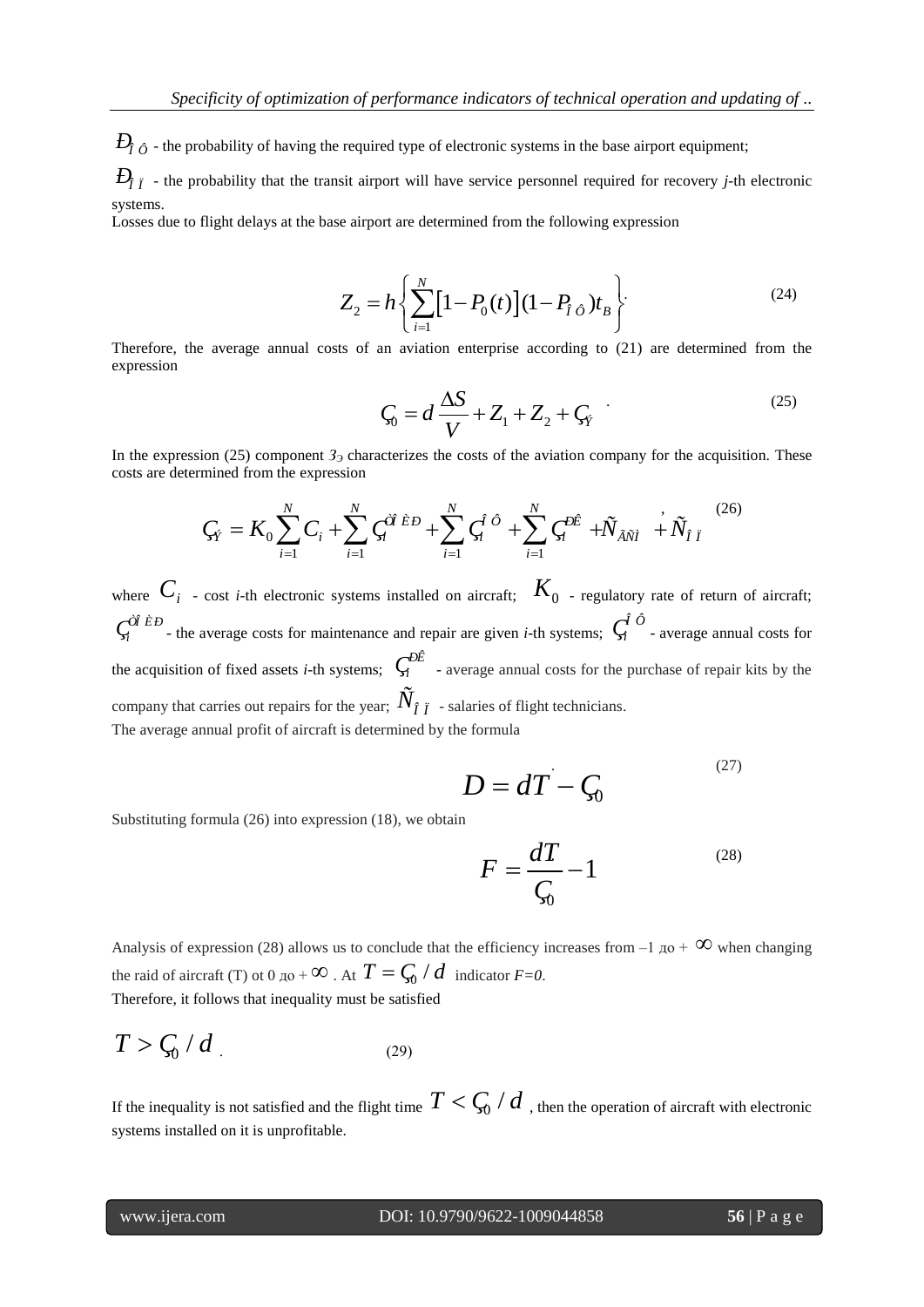The above expressions allow us to identify the main areas of improving the efficiency of electronic systems. The first area of research is related to the development of a scientifically sound list of permissible faults with which departure outside the base airport is allowed. For this purpose it is necessary: to group on a functional sign all products of radio electronic system of aircraft; to analyze the characteristics of the operation of products and the degree of influence of external conditions on their performance; to calculate the reliability of products; determine the target functions of the products under consideration and the list of failures that cause them to fail; build with the help of Markov chains mathematical models that describe the process of occurrence for each event at all stages of the flight, taking into account the season and day, the complexity of the route and the meteorological conditions on the route; similarly assess the conditional probabilities of getting into special situations as a consequence of each functional failure; assess the probability of getting into a special situation in the implementation of each calculated case for all functional failures of electronic systems.

Based on the results of research in this area, a scientifically sound list of permissible faults is formed, which allows to ensure flight safety and eliminate a reasonable increase  $Z_I$  in expression (25).

The second area of research is related to the choice and justification of means of operational control. Practice shows that the correct choice of means of operational control mostly depends on the cost of maintenance and other non-production components

## (component  $\Delta S$  in expression (25).

Operational control means include on-board embedded control systems and ground operational control means. On-board built-in control systems and ground-based means of operational control must form a single complex that ensures the performance of standard work in the operation of products of electronic systems. This complex should provide the possibility of information on the results of control between the built-in control systems and ground means of operational control.

The general design of the complex of means of operational control of electronic systems products should ensure the structural compatibility of the means of control in the complex and their elements with each other, unification of overall, adjusting, connecting dimensions of devices and their detachable connections, as well as information, metrological and operational compatibility.

The set of means of operational control should provide protection against damage from the effects of reboots, as well as from improper connection. Errors of service personnel with control bodies should not lead to failure of both products of electronic systems, and means of control.

At carrying out repair and restoration works and control of working capacity of the dismantled by the decision of the built-in control systems of products ground automated means of operational control of the following types are applied:

- automated ground means of operational control of the first level, which allow to determine with a high degree of reliability the technical condition of the product and to search for defects with a depth of the light-earth block;

- automated ground means of operational control of the second level, which allow to determine with a high degree of reliability the technical condition of the unit and to determine the search for defects with a depth of up to structural unit;

- utomated ground means of operational control of the third level, which allow to implement in the structural-zomic unit optimal algorithms for finding defects with depth to the non-renewable element.

We will consider in detail the main elements of optimization indicators of efficiency of operation and updating of electronic systems of aircraft in line with the strategy of repair of electronic systems of aircraft. Thus, the main disadvantage of the current repair strategy is to determine the scope of repair work, regardless of the individual operating time of the product and its technical condition. As a result, the cost of repair does not depend on the operating time and technical condition of the product.

In practice, usually, aircraft repair plants receive products with different operating times and in different technical condition and, of course, require different amounts of work to restore quality. The main purpose of the study is to develop recommendations for improving the strategy of electronic systems is to develop recommendations for improving strategies for repairing products, which would determine the scope of work depending on the processing of the resource product and its technical condition.

The main conditions for the implementation of such a strategy are the use of input control using automated ground-based operational control of the first level in determining the depth of disassembly and analysis of failure statistics in order to identify additional resource elements in the product.

Improving the quality and reducing repair costs can be achieved through the introduction of flexible repair technologies, taking into account the operating time, technical condition and improvements of products on the bulletin.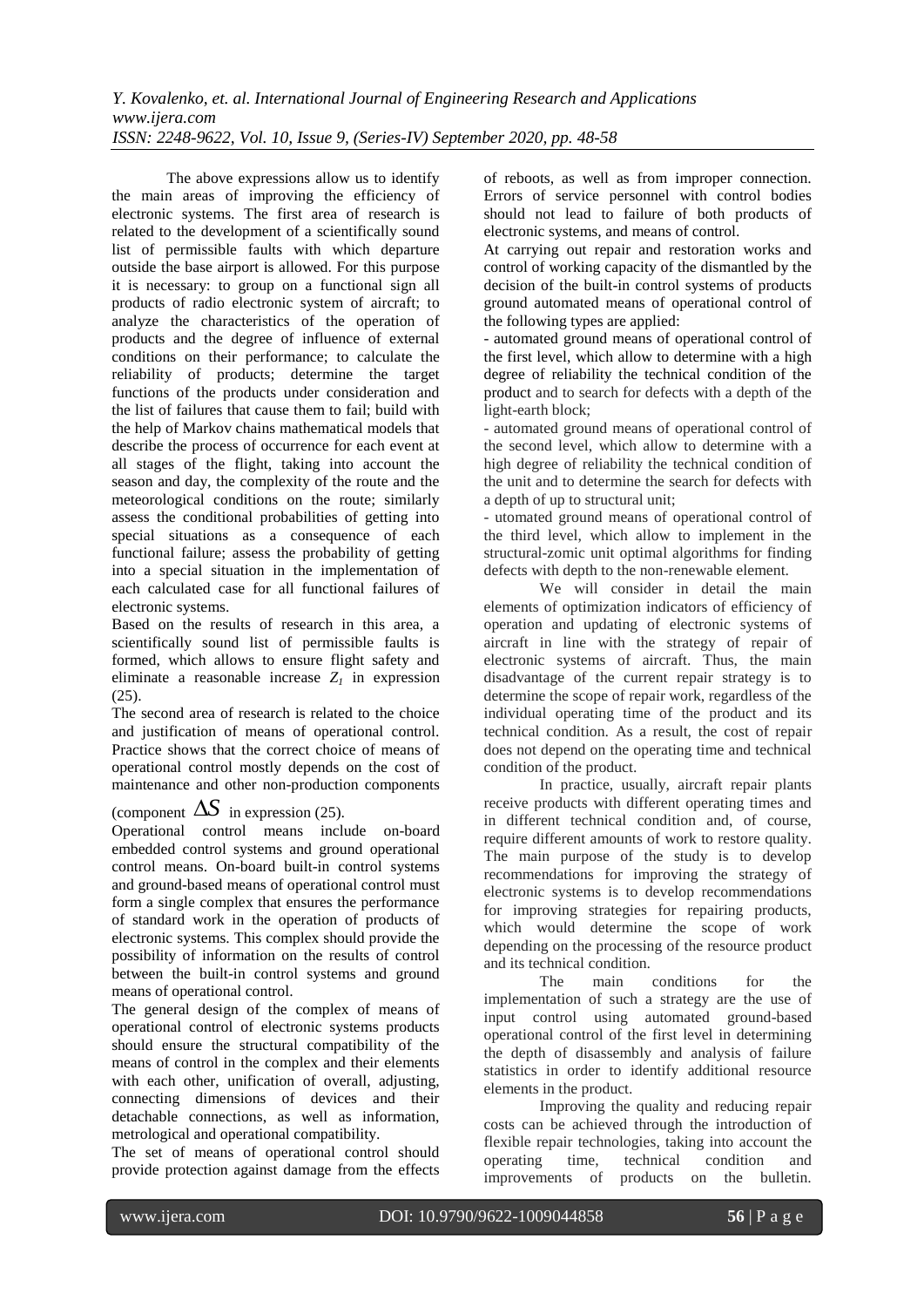Progressive repair strategy provides a set of rules for assigning a list and scope of repair and restoration work (repair technology), taking into account the impact of products being repaired on the level of safety and regularity of aircraft, repair and control suitability, the nature of changes in reliability during operation, the cost of performing repair and restoration operations or replacement of the unit in the first category.

One of the main conditions for the implementation of a progressive repair strategy is the creation of information support at aircraft repair plants. Depending on the level of controllability of the product, two types of progressive repair strategy can be implemented. The first type of progressive repair strategy is applicable to products with a high level of controllability. A distinctive feature of this type of strategy is the preliminary defecting and determining the option of repair technology based on the results of input control without disassembly. The second type of progressive strategy is used for products with a low level of controllability.

Here, the preliminary defect and the choice of technology is introduced after complete or partial disassembly of the unit by internal control. Depending on the availability of information reliability service at aircraft repair plants, several technology options can be implemented within the selected type of progressive strategy.

Thus, in the presence of an information service of reliability at aircraft repair plants, three variants of technology can be implemented  $T_I$  on the first type of progressive strategy and three technology options  $T_2$  on the second type of progressive strategy. In the absence of an information service of reliability at aircraft repair plants, respectively, two variants of technology are used  $T_I$  and two technology options  $T_I$ .

Let's define the basic ways and necessary conditions for improvement of strategy of repair of products of radio electronic elements of aircraft. The first condition for the transition to a progressive repair strategy is the creation of an information service of reliability at aircraft repair plants and their interaction with the information service of the aviation technical base. The second condition is the input control of products coming into repair.

In the first stage of improving strategies for control and diagnostic operations, existing groundbased means of operational control can be used. The next step in improving the repair strategy is the introduction of flexible automated ground-based operational control for the control and diagnosis of products. The final stage of improving repair strategies is the creation of local information networks based on flexible automated means of operational control to collect and process the information needed to identify additional resource elements and the formation of optimal repair kits.

Progressive repair strategies can significantly reduce the costs of the aviation company that uses the strategy for the organization of technical operation.

## **II. CONCLUSION**

In this paper, the mathematical solutions have been proposed to describe various variants of strategies for technical maintenance of modern avionics. The author has optimized operation and retrofitting indicators, which include both technical and economic indicators containing the optimal amount, of spare blocks that are easily replaced, having ensured that the scheduled flight frequency is maintained.

The analysis has been carried out pertaining to the possible variants to construct the system of technical operation and retrofitting of the radio-electronic system of aircraft. The author has justified the generalized indicator to estimate the efficiency of the system of technical operation of the radio-electronic systems and the main directions to increase their efficiency have been determined.

The selection of efficiency indicators of basic variants to construct the system of technical operation and retrofitting in radio electronic systems has been carried out. Mathematical expressions have been obtained, which, in turn, allows one to determine the specific costs in the system of technical operation and retrofitting in radio electronic systems, constructed in accordance with the basic variants.

The research results make it possible to practically calculate the optimal reserves for the aircraft fleet being operated, as well as to take into account the planned deliveries of aircraft for airlines. This fact leads us to conclude that the most optimal strategy has been obtained for technical operation and retrofitting.

## **REFERENCES**

- [1]. Gertsbakh, I. Reliability theory with applications to preventive maintenance, N.Y.: Springer Verlag, 2000, 219 p.
- [2]. Nakagawa, T. Two-unit redundant models / T. Nakagawa // Stochastic Models in Reliability and Maintenance. – N.Y.: Springer, 2002. – Issue 1 –165–185 p.
- [3]. Konakhovych, G. Research of variants of construction of a system of technical maintenance and repair in aircraft engineering / Bulletin of the Engineering Academy of Ukraine. – 2012. – Issue 1, 52 – 56 p.
- [4]. Konakhovych, G., Kozlyuk, I. Optimization of Operation of Advanced Aircraft by Technical and Economic Criteria // Problems of Informatization and Control. – Kyiv: Press of the NAU, 2005. – 79-85 p.